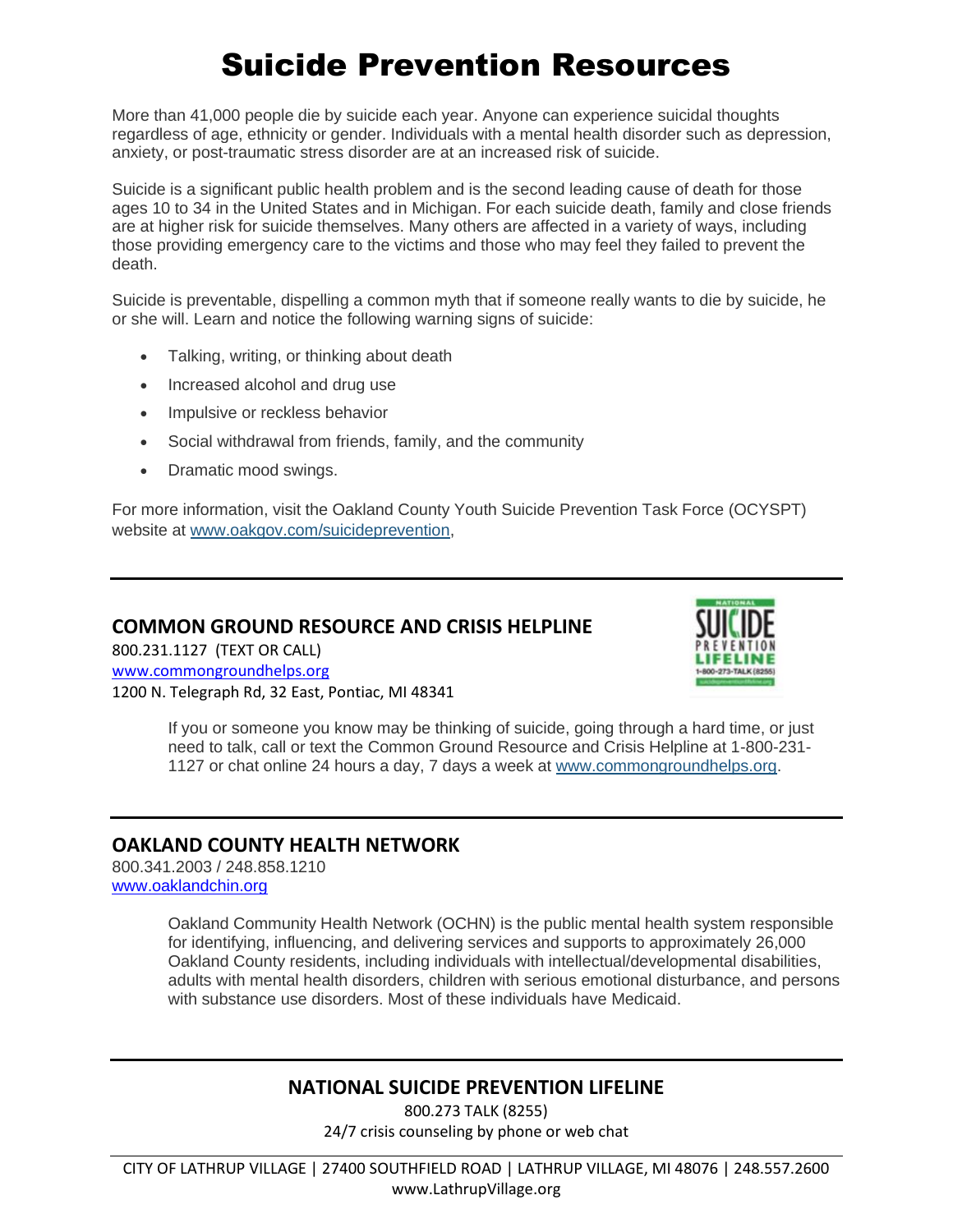## **OK2SAY**

1.855.565.2729 (OK2SAY) Text – 652729: OK2SAY A confidential way to report threats to student safety and school personnel

#### **OAKLAND COUNTY MENTAL HEALTH AUTHORITY**

(248) 858-0178 Location - 1200 Telegraph Rd, Pontiac, MI 48341

#### **OAKLAND COUNTY YOUTH MOBILE CRISIS TEAM**

(877) 800-1650

## **VETERAN SERVICES**

(248) 655-1250

## **VETERAN CRISIS HOTLINE**

(800) 273-8255

# **AUTISM OUTREACH**

(248) 370-2424

#### **SUBSTANCE USE DISORDER**

(248) 464-6363

# **ALZHEIMER'S HOTLINE**

(800) 272-3900

#### **DEPRESSION & BIPOLAR SUPPORT**

(248) 644-0253

# **NARCOTICS ANONYMOUS**

(248) 543-7200

CITY OF LATHRUP VILLAGE | 27400 SOUTHFIELD ROAD | LATHRUP VILLAGE, MI 48076 | 248.557.2600 www.LathrupVillage.org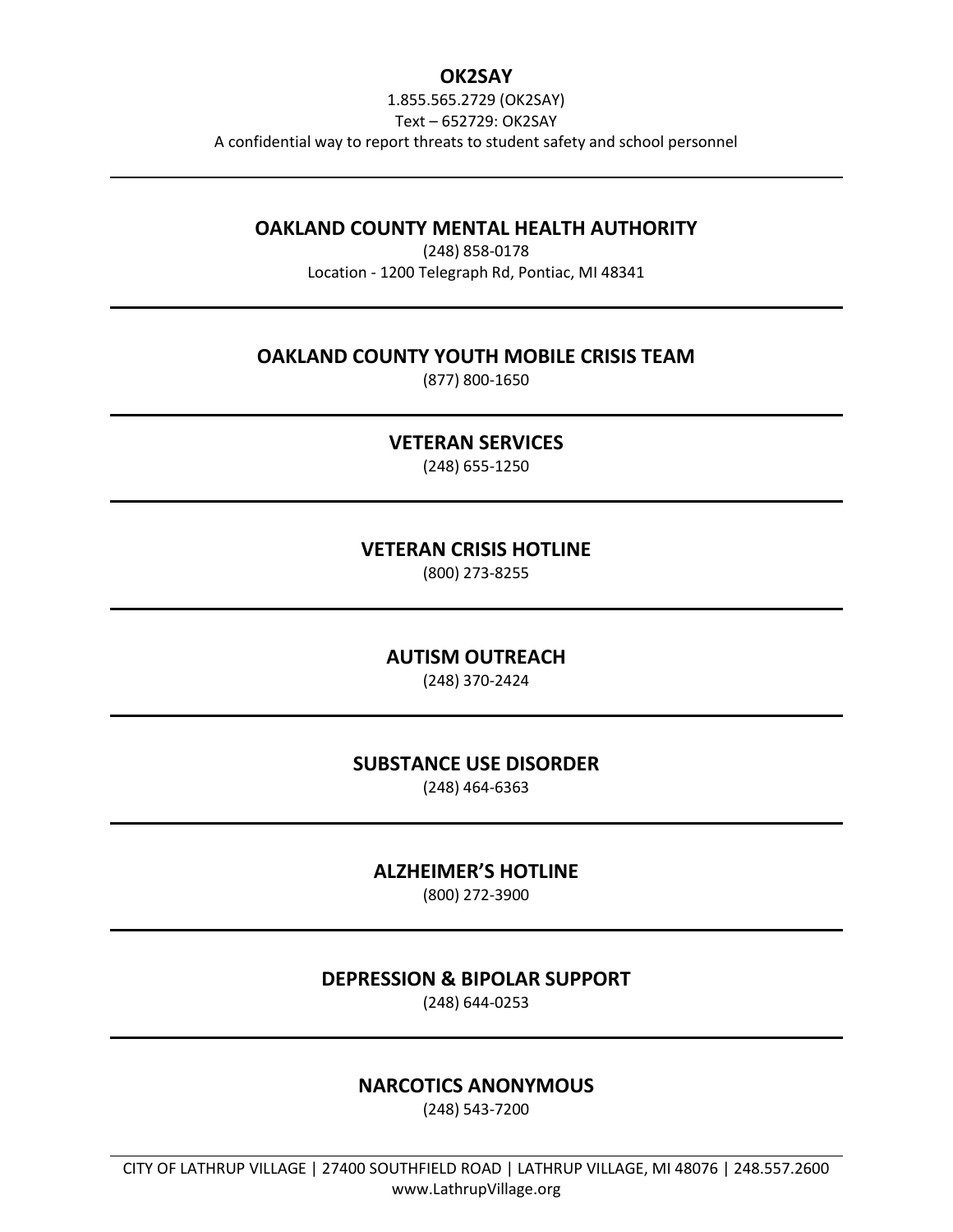# **ASSOCIATION FOR CHILDREN'S MENTAL HEALTH**

(517) 372-4016 Parent Hotline (888) 226-4543

## **CHILDREN'S HOSPITAL OF MICHIGAN**

313.745KIDS www.childrensdmc.org

# **THE CHILDREN'S CENTER**

[www.thechildrenscenter.com](http://www.thechildrenscenter.com/) 313.831.5535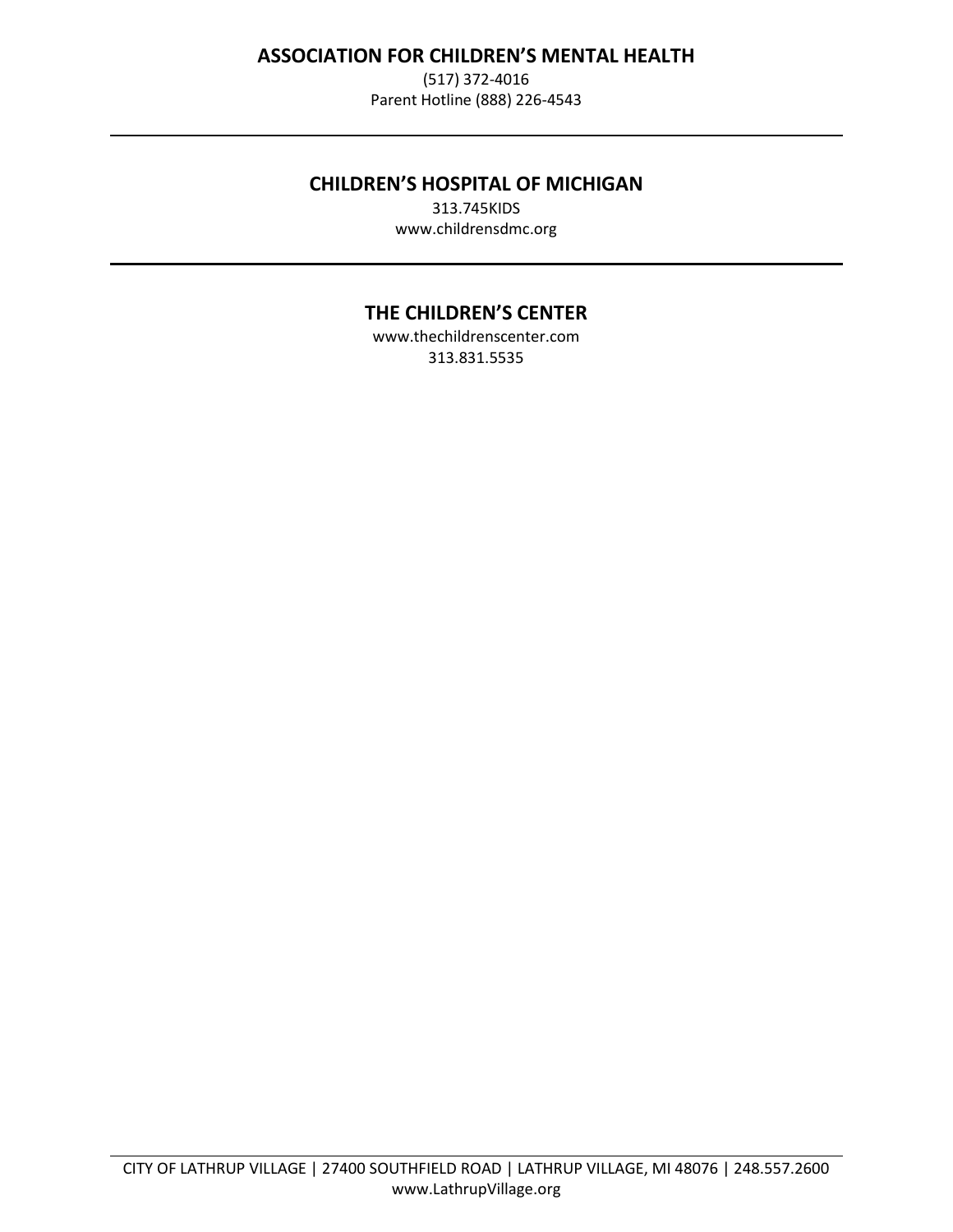# **Toolkits**

**A[Suicide Prevention Toolkit for Parents](https://www.oakgov.com/health/Documents/Parent%20Toolkit-web%20version.pdf)** 

A[Suicide Prevention Toolkit for Parents \(Spanish\)](https://www.oakgov.com/health/Documents/Spanish_Parent%20Toolkit%20-web%20version%20(002).pdf) **A[School Toolkit](https://www.oakgov.com/health/partnerships/Documents/Toolkit%20Electronic%20Copy.pdf)** 

• 13 Reasons Why Toolkit - [Suicide Awareness Voices for Education](https://www.13reasonswhytoolkit.org/)

# Posters & Flyers

[Suicide Prevention Posters](https://www.oakgov.com/health/partnerships/Documents/Oakland%20County%20Health%20Division%20Posters%202013%20letter.pdf) A[Suicide Warning Signs](https://www.oakgov.com/health/partnerships/Documents/warningsigns.pdf) **A[Make Your Home Suicide-Safe Brochure](https://www.oakgov.com/health/partnerships/Documents/suicide%20safe.pdf) A[Make Your Home Suicide-Safe Poster](https://www.oakgov.com/health/partnerships/Documents/suicide%20safe%20poster.pdf)** 

- [13 Reasons Why -](https://content.govdelivery.com/accounts/MIOAKL/bulletins/1953a3e?reqfrom=share) Parent Advisory
- [13 Reasons Why: Season 2 -](https://content.govdelivery.com/accounts/MIOAKL/bulletins/1f08e10?reqfrom=share) Parent Advisory
- [Online Safety & Blue Whale Challenge -](https://content.govdelivery.com/accounts/MIOAKL/bulletins/1ab5b76?reqfrom=share) Parent Advisory

# **[The Cyberbullying Research Center](https://cyberbullying.org/)**

The Cyberbullying Research Center provides a wealth of resources to promote the positive use of technology by youth and young adults. Here you will find up-to-date statistics, presentations, videos, classroom activities, downloadable handouts, current events, victim stories, assessments, and so much more.

# **National Association of School [Psychologists](http://www.nasponline.org/)**

School mental health and safety resources; crisis consultation for school districts; school crisis team training

# **National Suicide [Prevention](http://suicidepreventionlifeline.org/) Lifeline**

24/7 crisis counseling by phone or web chat Hotline: 1-800-273-TALK(8255)

# **The Trevor [Project](https://www.thetrevorproject.org/#sm.0000fvtziggw3f7x106diqkqx9tob)**

- TrevorLifeline A crisis intervention and suicide prevention phone service available 24/7 at 1-866-488-7386
- TrevorText Text "Trevor" to 1-202-304-1200. Available Monday through Friday between 3pm–10pm EST / Noon-7pm PT
- TrevorChat Available via The Trevor Project's website 7 Days A Week between 3pm–10pm ET / Noon-7pm PT.
- TrevorSpace An online international peer-to-peer community for LGBTQ young people and their friends.
- Trevor [Support](https://www.thetrevorproject.org/resources/trevor-support-center/#sm.0000fvtziggw3f7x106diqkqx9tob) Center Where LGBTQ youth and allies can find answers to FAQs and explore resources related to sexual orientation, gender identity and more.

# [Partnership](https://drugfree.org/) for Drug-Free Kids

A nonprofit that supports families, like yours, struggling with their son or daughter's substance use.

Support line: 1-855-378-4373, Monday-Friday 9am-5pm ET

CITY OF LATHRUP VILLAGE | 27400 SOUTHFIELD ROAD | LATHRUP VILLAGE, MI 48076 | 248.557.2600 www.LathrupVillage.org